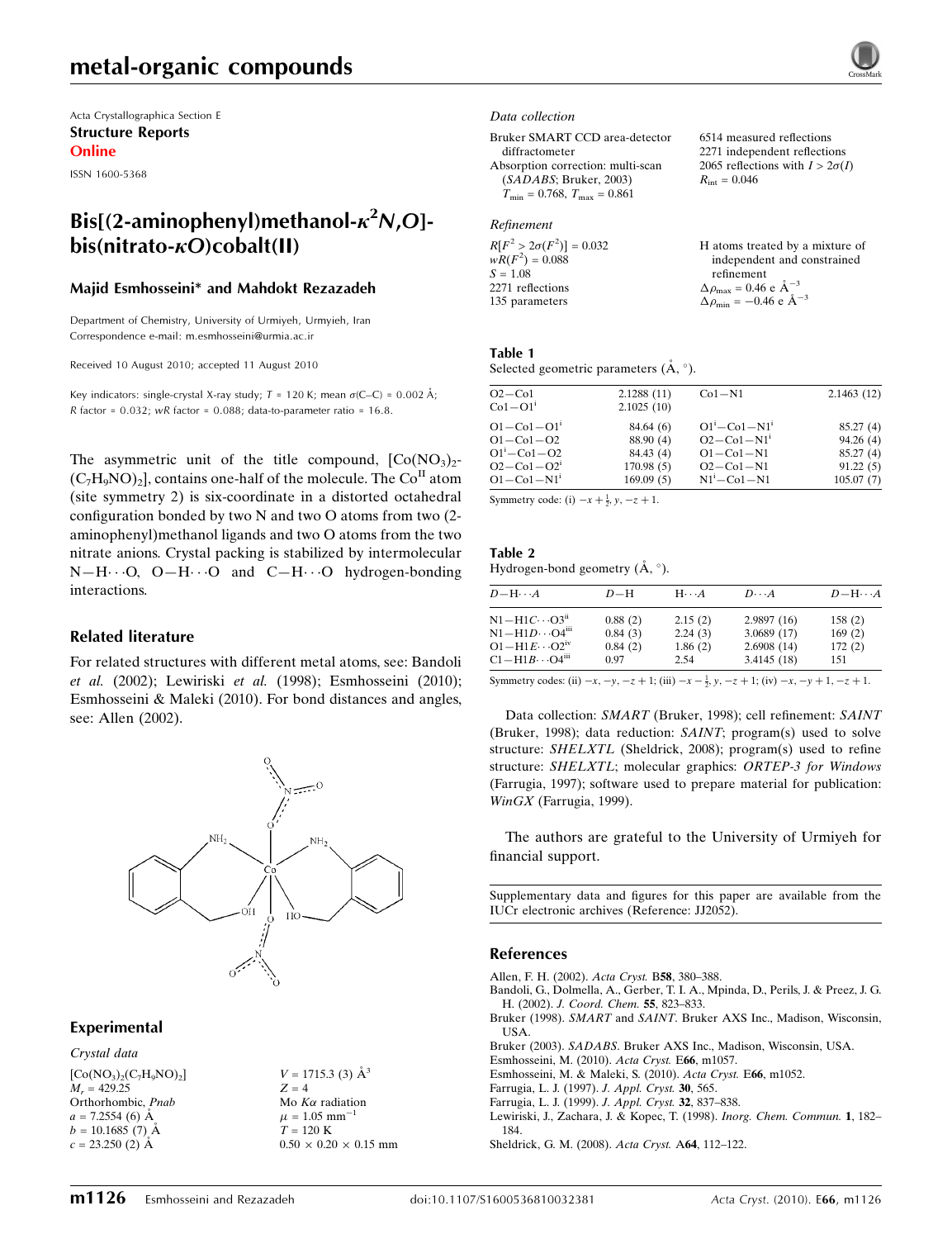# **supporting information**

*Acta Cryst.* (2010). E**66**, m1126 [https://doi.org/10.1107/S1600536810032381] **Bis[(2-aminophenyl)methanol-***κ***<sup>2</sup>** *N***,***O***]bis(nitrato-***κO***)cobalt(II)**

### **Majid Esmhosseini and Mahdokt Rezazadeh**

### **S1. Comment**

Only four metal complexes with the (2-aminophenyl)methanol, bidentate ligand have been prepared and include the Re (Bandoli *et al.*, 2002), Al (Lewiriski *et al.*, 1998), Zn (Esmhosseini, 2010) and Mn (Esmhosseini & Maleki, 2010) compounds. We report herein the synthesis and crystal structure of the Co analogue compound,  $[Co(C<sub>7</sub>H<sub>9</sub>NO<sub>2</sub>)(NO<sub>3</sub>)<sub>2</sub>]$ .

The asymmetric unit of the title compound,  $[Co(C<sub>7</sub>H<sub>9</sub>NO)<sub>2</sub>(NO<sub>3</sub>)<sub>2</sub>]$ , contains one-half of the molecule (Fig. 1). The  $Co<sup>II</sup>$ atom in the cation is six-coordinate in a distorted hexagonal configuration bonded by two N and two O atoms from two (2-aminophenyl)methanol ligands and two O atoms from the two nitrate anions. Bond distances and angles are in normal ranges (Allen, 2002). Intermolecular N—H···O, O—H···O and C—H···O hydrogen bonding stabilize the crystal structure, (Table 2, Fig. 2).

### **S2. Experimental**

For the preparation of the title compound, a solution of (2-aminophenyl)methanol (0.25 g, 2.00 mmol) in methanol (10 ml) was added to a solution of  $Co(NO<sub>3</sub>)<sub>2</sub>·6H<sub>2</sub>O$  (0.29 g, 1.00 mmol) in methanol (10 ml) and the resulting colorless solution was stirred for 20 min at 313 K. This solution was left to evaporate slowly at room temperature. After one week, light violet block crystals of the title compound were isolated (yield 0.32 g, 74.5%).

### **S3. Refinement**

The H atoms on the C and N atoms were positioned geometrically, and refined as riding atoms, with C–H = 0.93 Å (CH),  $C-H = 0.97$  Å (CH<sub>2</sub>), N–H = 0.88, 0.84 Å (NH<sub>2</sub>) and constrained to ride on their parent atoms, with  $U_{iso}(H) = 1.2U_{eq}(C)$ ,  $U_{iso}(H) = 1.9U_{eq}(N)$ . The H on O1 was located by a Fourier map and refined isotropically.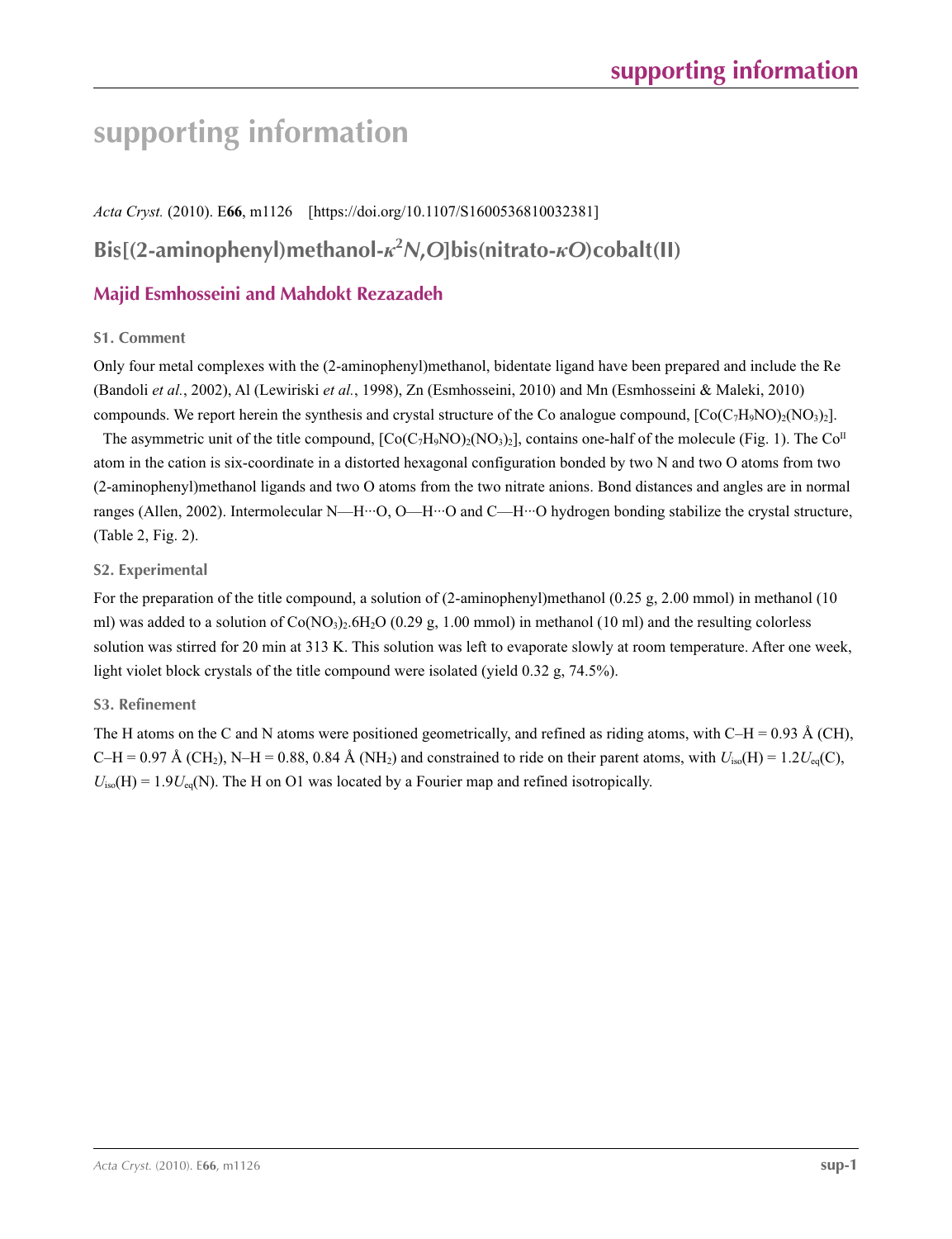

**Figure 1**

The molecular structure of the title molecule,  $[Co(C<sub>7</sub>H<sub>9</sub>NO)<sub>2</sub>(NO<sub>3</sub>)<sub>2</sub>]$ , with the atom-numbering scheme. Displacement ellipsoids are drawn at the 50% probability level.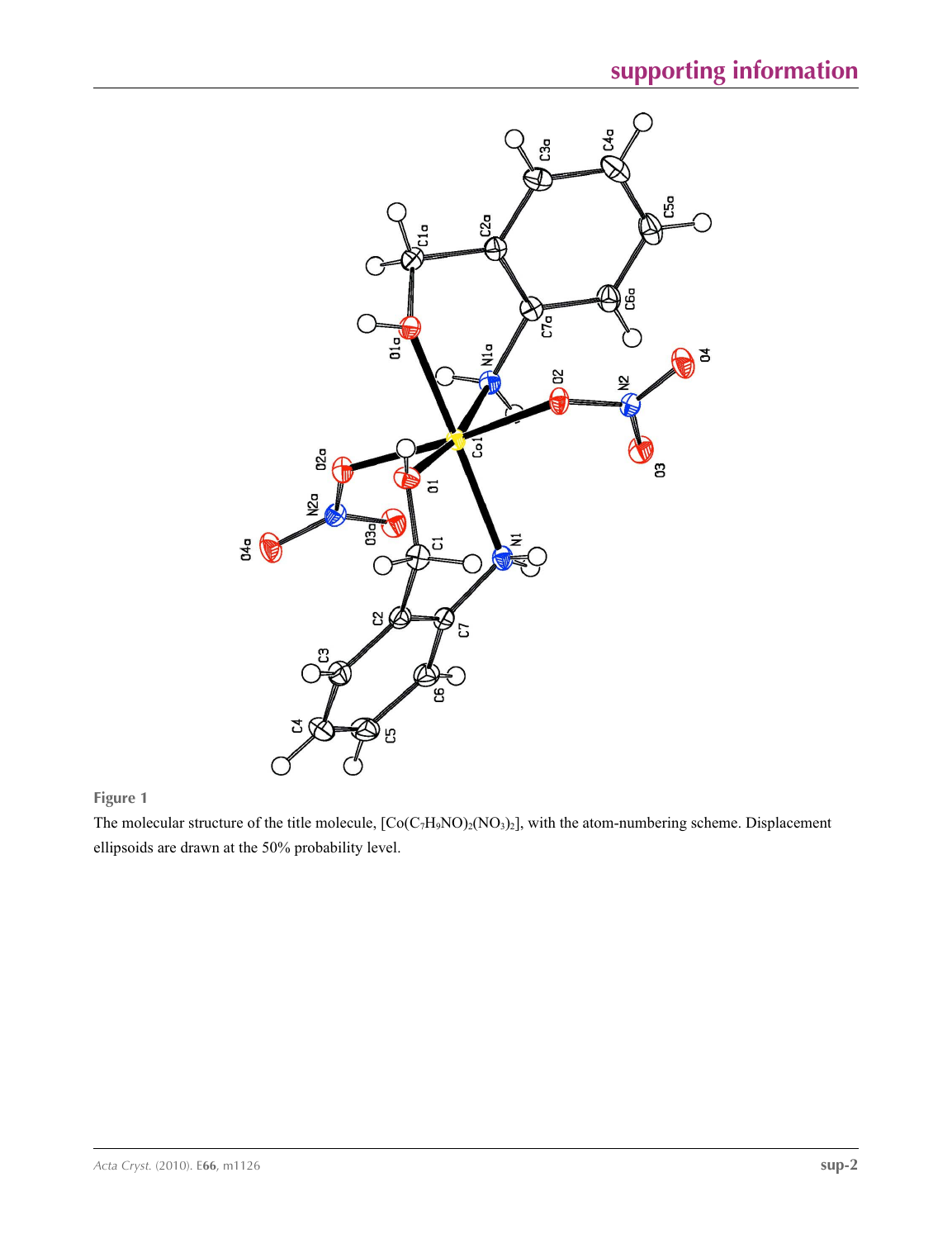

### **Figure 2**

Unit-cell packing diagram for title molecule,  $[Co(C<sub>7</sub>H<sub>9</sub>NO)<sub>2</sub>(NO<sub>3</sub>)<sub>2</sub>]$ . Hydrogen bonds are shown as dashed lines.

**Bis[(2-aminophenyl)methanol-***κ***<sup>2</sup>** *N***,***O***]bis(nitrato-** *κO***)cobalt(II)** 

### *Crystal data*

 $[Co(NO<sub>3</sub>)<sub>2</sub>(C<sub>7</sub>H<sub>9</sub>NO)<sub>2</sub>]$  $M_r = 429.25$ Orthorhombic, *Pnab* Hall symbol: -P 2bc 2n  $a = 7.2554(6)$  Å  $b = 10.1685(7)$  Å  $c = 23.250$  (2) Å  $V = 1715.3$  (3) Å<sup>3</sup>  $Z = 4$ 

 $F(000) = 884$  $D_x = 1.662$  Mg m<sup>-3</sup> Mo *Kα* radiation, *λ* = 0.71073 Å Cell parameters from 1009 reflections  $\theta = 2.2 - 29.2^{\circ}$  $\mu = 1.05$  mm<sup>-1</sup>  $T = 120$  K Block, light violet  $0.50 \times 0.20 \times 0.15$  mm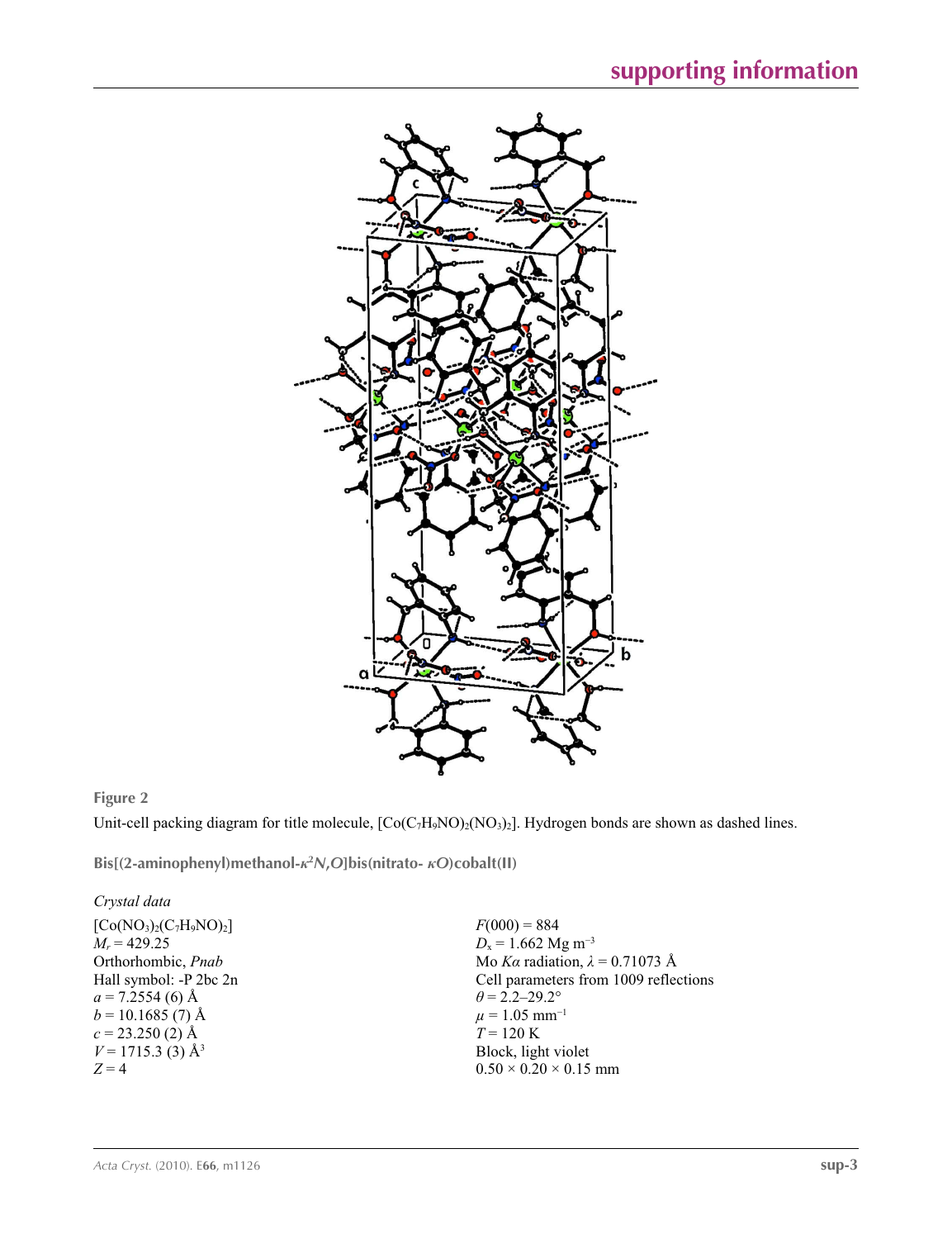*Data collection*

| Bruker SMART CCD area-detector<br>diffractometer<br>Radiation source: fine-focus sealed tube<br>Graphite monochromator<br>$\varphi$ and $\omega$ scans<br>Absorption correction: multi-scan<br>(SADABS; Bruker, 2003)<br>$T_{\min}$ = 0.768, $T_{\max}$ = 0.861<br>Refinement | 6514 measured reflections<br>2271 independent reflections<br>2065 reflections with $I > 2\sigma(I)$<br>$R_{\rm int} = 0.046$<br>$\theta_{\text{max}} = 29.2^{\circ}, \theta_{\text{min}} = 2.2^{\circ}$<br>$h = -6 \rightarrow 9$<br>$k = -11 \rightarrow 13$<br>$l = -26 \rightarrow 31$ |
|-------------------------------------------------------------------------------------------------------------------------------------------------------------------------------------------------------------------------------------------------------------------------------|-------------------------------------------------------------------------------------------------------------------------------------------------------------------------------------------------------------------------------------------------------------------------------------------|
| Refinement on $F^2$                                                                                                                                                                                                                                                           | Secondary atom site location: difference Fourier                                                                                                                                                                                                                                          |
| Least-squares matrix: full                                                                                                                                                                                                                                                    | map                                                                                                                                                                                                                                                                                       |
| $R[F^2 > 2\sigma(F^2)] = 0.032$<br>$wR(F^2) = 0.088$                                                                                                                                                                                                                          | Hydrogen site location: inferred from<br>neighbouring sites                                                                                                                                                                                                                               |
| $S = 1.08$                                                                                                                                                                                                                                                                    | H atoms treated by a mixture of independent                                                                                                                                                                                                                                               |
| 2271 reflections                                                                                                                                                                                                                                                              | and constrained refinement                                                                                                                                                                                                                                                                |
| 135 parameters                                                                                                                                                                                                                                                                | $w = 1/[\sigma^2(F_0^2) + (0.0456P)^2 + 0.8425P]$                                                                                                                                                                                                                                         |
| 0 restraints                                                                                                                                                                                                                                                                  | where $P = (F_0^2 + 2F_c^2)/3$                                                                                                                                                                                                                                                            |
| Primary atom site location: structure-invariant<br>direct methods                                                                                                                                                                                                             | $(\Delta/\sigma)_{\text{max}} = 0.007$<br>$\Delta\rho_{\rm max}$ = 0.46 e Å <sup>-3</sup><br>$\Delta\rho_{\rm min} = -0.46$ e Å <sup>-3</sup>                                                                                                                                             |

### *Special details*

**Geometry**. All e.s.d.'s (except the e.s.d. in the dihedral angle between two l.s. planes) are estimated using the full covariance matrix. The cell e.s.d.'s are taken into account individually in the estimation of e.s.d.'s in distances, angles and torsion angles; correlations between e.s.d.'s in cell parameters are only used when they are defined by crystal symmetry. An approximate (isotropic) treatment of cell e.s.d.'s is used for estimating e.s.d.'s involving l.s. planes.

**Refinement**. Refinement of  $F^2$  against ALL reflections. The weighted *R*-factor  $wR$  and goodness of fit *S* are based on  $F^2$ , conventional *R*-factors *R* are based on *F*, with *F* set to zero for negative  $F^2$ . The threshold expression of  $F^2 > \sigma(F^2)$  is used only for calculating *R*-factors(gt) *etc*. and is not relevant to the choice of reflections for refinement. *R*-factors based on *F*<sup>2</sup> are statistically about twice as large as those based on *F*, and *R*- factors based on ALL data will be even larger.

*Fractional atomic coordinates and isotropic or equivalent isotropic displacement parameters (Å2 )*

|                  | $\boldsymbol{x}$ | $\mathcal V$ | z          | $U_{\rm iso}*/U_{\rm eq}$ |  |
|------------------|------------------|--------------|------------|---------------------------|--|
| O <sub>3</sub>   | $-0.06393(16)$   | 0.10499(10)  | 0.53584(5) | 0.0194(2)                 |  |
| O4               | $-0.24657(15)$   | 0.23434(12)  | 0.58377(5) | 0.0213(2)                 |  |
| O <sub>1</sub>   | 0.18951(16)      | 0.45350(10)  | 0.44211(4) | 0.0155(2)                 |  |
| H <sub>1</sub> E | 0.142(3)         | 0.524(2)     | 0.4531(9)  | $0.029(6)$ *              |  |
| C2               | 0.2247(2)        | 0.32739(15)  | 0.35482(6) | 0.0145(3)                 |  |
| C <sub>4</sub>   | 0.4195(2)        | 0.26108(18)  | 0.27496(6) | 0.0230(3)                 |  |
| H4               | 0.4794           | 0.2816       | 0.2407     | $0.028*$                  |  |
| N <sub>2</sub>   | $-0.11401(17)$   | 0.21530(11)  | 0.55146(5) | 0.0135(2)                 |  |
| C7               | 0.23941(19)      | 0.19961(13)  | 0.37774(7) | 0.0143(3)                 |  |
| O <sub>2</sub>   | $-0.02236(15)$   | 0.31708(9)   | 0.53328(5) | 0.0151(2)                 |  |
| Co <sub>1</sub>  | 0.2500           | 0.30062(2)   | 0.5000     | 0.01128(10)               |  |
| C <sub>6</sub>   | 0.3427(2)        | 0.10409(15)  | 0.34922(6) | 0.0179(3)                 |  |
| H6               | 0.3508           | 0.0195       | 0.3642     | $0.022*$                  |  |
| C <sub>3</sub>   | 0.3146(2)        | 0.35577(15)  | 0.30337(6) | 0.0188(3)                 |  |
| H <sub>3</sub>   | 0.3044           | 0.4396       | 0.2877     | $0.023*$                  |  |
|                  |                  |              |            |                           |  |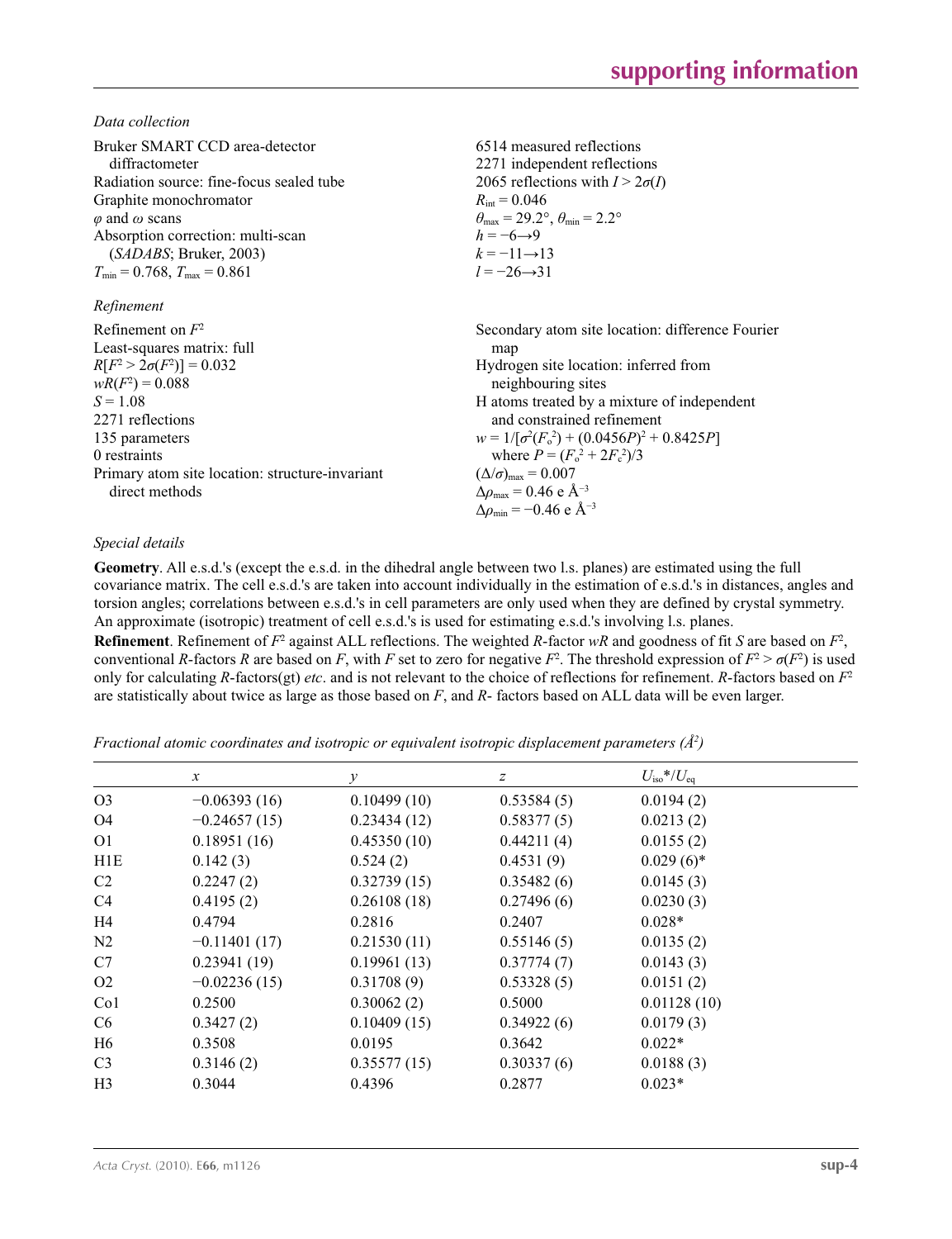# **supporting information**

| C <sub>5</sub>   | 0.4337(2)   | 0.13548(16) | 0.29835(7) | 0.0223(3)    |  |
|------------------|-------------|-------------|------------|--------------|--|
| H <sub>5</sub>   | 0.5044      | 0.0721      | 0.2798     | $0.027*$     |  |
| N1               | 0.15712(18) | 0.17223(12) | 0.43271(5) | 0.0140(2)    |  |
| H <sub>1</sub> C | 0.162(3)    | 0.088(2)    | 0.4413(9)  | $0.028(5)$ * |  |
| H <sub>1</sub> D | 0.044(4)    | 0.189(2)    | 0.4333(10) | $0.027(6)$ * |  |
| C <sub>1</sub>   | 0.1144(2)   | 0.43142(13) | 0.38520(6) | 0.0158(3)    |  |
| H1A              | 0.1181      | 0.5126      | 0.3633     | $0.019*$     |  |
| H1B              | $-0.0131$   | 0.4036      | 0.3882     | $0.019*$     |  |
|                  |             |             |            |              |  |

|  | Atomic displacement parameters $(\AA^2)$ |  |  |
|--|------------------------------------------|--|--|
|--|------------------------------------------|--|--|

|                 | $U^{11}$    | $L^{22}$    | $\mathcal{L}^{\beta 3}$ | $U^{12}$     | $U^{13}$     | $U^{23}$     |
|-----------------|-------------|-------------|-------------------------|--------------|--------------|--------------|
| O <sub>3</sub>  | 0.0226(5)   | 0.0110(4)   | 0.0246(5)               | $-0.0008(4)$ | 0.0041(4)    | $-0.0014(4)$ |
| O <sub>4</sub>  | 0.0135(5)   | 0.0244(6)   | 0.0259(6)               | 0.0003(4)    | 0.0074(4)    | 0.0004(5)    |
| O <sub>1</sub>  | 0.0207(5)   | 0.0104(4)   | 0.0152(5)               | 0.0035(4)    | 0.0008(4)    | $-0.0007(4)$ |
| C <sub>2</sub>  | 0.0126(6)   | 0.0153(6)   | 0.0155(6)               | $-0.0010(5)$ | $-0.0010(5)$ | $-0.0010(5)$ |
| C <sub>4</sub>  | 0.0208(7)   | 0.0333(8)   | 0.0149(6)               | $-0.0045(6)$ | 0.0041(6)    | $-0.0032(6)$ |
| N2              | 0.0116(5)   | 0.0129(5)   | 0.0160(5)               | $-0.0006(4)$ | $-0.0010(4)$ | 0.0005(4)    |
| C7              | 0.0129(7)   | 0.0145(6)   | 0.0155(6)               | $-0.0022(5)$ | $-0.0001(5)$ | $-0.0014(5)$ |
| O <sub>2</sub>  | 0.0134(5)   | 0.0101(4)   | 0.0219(5)               | $-0.0008(3)$ | 0.0040(4)    | 0.0008(4)    |
| Co <sub>1</sub> | 0.01166(16) | 0.00913(15) | 0.01306(15)             | 0.000        | 0.00220(9)   | 0.000        |
| C <sub>6</sub>  | 0.0174(7)   | 0.0175(6)   | 0.0190(6)               | 0.0009(5)    | $-0.0002(5)$ | $-0.0043(5)$ |
| C <sub>3</sub>  | 0.0195(7)   | 0.0214(7)   | 0.0156(6)               | $-0.0048(6)$ | $-0.0004(6)$ | 0.0016(5)    |
| C <sub>5</sub>  | 0.0195(7)   | 0.0267(8)   | 0.0206(7)               | 0.0012(6)    | 0.0027(6)    | $-0.0092(6)$ |
| N1              | 0.0141(6)   | 0.0112(5)   | 0.0168(5)               | $-0.0004(4)$ | 0.0021(4)    | 0.0007(4)    |
| C <sub>1</sub>  | 0.0151(6)   | 0.0148(6)   | 0.0175(6)               | 0.0015(5)    | $-0.0011(5)$ | 0.0016(5)    |
|                 |             |             |                         |              |              |              |

*Geometric parameters (Å, º)*

| $O3 - N2$           | 1.2338(15) | $O2$ — $Co1$          | 2.1288(11) |
|---------------------|------------|-----------------------|------------|
| $O4 - N2$           | 1.2356(16) | $Co1-O1i$             | 2.1025(10) |
| $O1 - C1$           | 1.4485(17) | $Co1 - O2i$           | 2.1288(11) |
| $O1 - Co1$          | 2.1025(10) | $Co1-M1$ <sup>i</sup> | 2.1463(12) |
| $O1 - H1E$          | 0.83(2)    | $Co1-M1$              | 2.1463(12) |
| $C2-C3$             | 1.393(2)   | $C6-C5$               | 1.392(2)   |
| $C2-C7$             | 1.408(2)   | $C6 - H6$             | 0.9300     |
| $C2-C1$             | 1.503(2)   | $C3-H3$               | 0.9300     |
| $C4 - C5$           | 1.392(2)   | $C5 - H5$             | 0.9300     |
| $C4 - C3$           | 1.394(2)   | $N1 - H1C$            | 0.88(2)    |
| $C4 - H4$           | 0.9300     | $N1 - H1D$            | 0.84(3)    |
| $N2 - 02$           | 1.3008(15) | Cl <sub>–H1A</sub>    | 0.9700     |
| $C7-C6$             | 1.394(2)   | Cl—H1B                | 0.9700     |
| $C7 - N1$           | 1.4378(19) |                       |            |
| $C1 - 01 - C01$     | 123.28(8)  | $O1-Co1-N1$           | 85.27(4)   |
| $Cl$ - $O1$ - $H1E$ | 104.9(15)  | $O1 - Co1 - N1$       | 169.09(5)  |
| $Co1 - O1 - H1E$    | 121.7(14)  | $O2$ — $Co1$ —N1      | 91.22(5)   |
| $C3-C2-C7$          | 118.74(14) | $O2^i$ -Col-N1        | 94.26(4)   |
|                     |            |                       |            |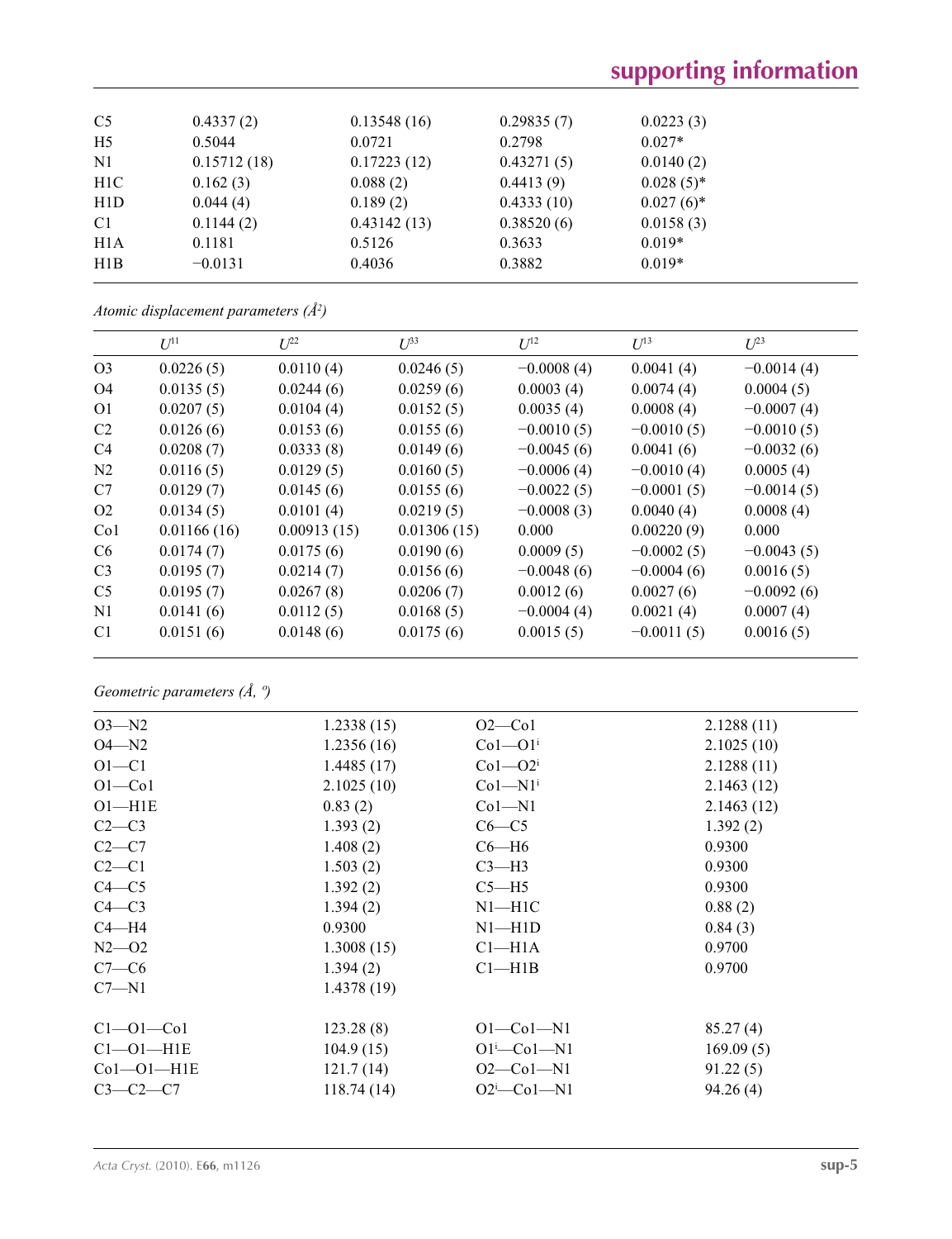| $C3-C2-C1$                              | 120.48(13)    | $N1^i$ -Co $1$ -N1                                           | 105.07(7)     |
|-----------------------------------------|---------------|--------------------------------------------------------------|---------------|
| $C7-C2-C1$                              | 120.78(13)    | $C5-C6-C7$                                                   | 119.95(14)    |
| $C5-C4-C3$                              | 119.28(14)    | $C5-C6-H6$                                                   | 120.0         |
| $C5-C4-H4$                              | 120.4         | $C7-C6-H6$                                                   | 120.0         |
| $C3-C4-H4$                              | 120.4         | $C2-C3-C4$                                                   | 121.30(15)    |
| $O3 - N2 - O4$                          | 123.42 (12)   | $C2-C3-H3$                                                   | 119.3         |
| $O3 - N2 - O2$                          | 118.50(12)    | $C4-C3-H3$                                                   | 119.3         |
| $O4 - N2 - O2$                          | 118.08(12)    | $C6-C5-C4$                                                   | 120.50(14)    |
| $C6-C7-C2$                              | 120.22(14)    | $C6-C5-H5$                                                   | 119.8         |
| $C6-C7-N1$                              | 120.72(13)    | $C4-C5-H5$                                                   | 119.8         |
| $C2-C7-N1$                              | 118.92(13)    | $C7 - N1 - Co1$                                              | 113.56(9)     |
| $N2 - 02 - C01$                         | 122.01(8)     | $C7 - N1 - H1C$                                              | 112.0(14)     |
| $O1 - Co1 - O1$ <sup>i</sup>            | 84.64(6)      | Col-Nl-H1C                                                   | 114.4(14)     |
| $O1 - Co1 - O2$                         | 88.90 (4)     | $C7 - N1 - H1D$                                              | 112.5(16)     |
| $O1^{i}$ -Co $1$ -O2                    | 84.43 (4)     | $Co1-M1-H1D$                                                 | 100.0(16)     |
| $O1 - Co1 - O2i$                        | 84.43 (4)     | $H1C-M1-H1D$                                                 | 103(2)        |
| $O1^{i}$ -Co $1$ - $O2^{i}$             | 88.90 (4)     | $O1 - C1 - C2$                                               | 109.76(11)    |
| $O2 - Co1 - O2i$                        | 170.98(5)     | $O1-C1-H1A$                                                  | 109.7         |
| $O1-Co1-N1i$                            | 169.09(5)     | $C2-C1-H1A$                                                  | 109.7         |
| $O1^i$ -Co $1$ -N $1^i$                 | 85.27(4)      | $O1-C1-H1B$                                                  | 109.7         |
| $O2$ — $Co1$ — $N1$ <sup>i</sup>        | 94.26(4)      | $C2-C1-H1B$                                                  | 109.7         |
| $O2^i$ -Co $1$ -N $1^i$                 | 91.22(5)      | $H1A - C1 - H1B$                                             | 108.2         |
|                                         |               |                                                              |               |
| $C3-C2-C7-C6$                           | 0.2(2)        | $N1 - C7 - C6 - C5$                                          | $-174.82(14)$ |
| $C1 - C2 - C7 - C6$                     | $-179.79(13)$ | $C7 - C2 - C3 - C4$                                          | $-0.8(2)$     |
| $C3-C2-C7-N1$                           | 175.93(13)    | $C1 - C2 - C3 - C4$                                          | 179.16(14)    |
| $C1 - C2 - C7 - N1$                     | $-4.0(2)$     | $C5 - C4 - C3 - C2$                                          | 0.4(2)        |
| $O3 - N2 - O2 - Co1$                    | $-18.93(17)$  | $C7-C6-C5-C4$                                                | $-1.3(2)$     |
| $O4 - N2 - O2 - Co1$                    | 160.75(10)    | $C3 - C4 - C5 - C6$                                          | 0.7(2)        |
| $C1 - 01 - C01 - 01$ <sup>i</sup>       | $-174.89(13)$ | $C6-C7-N1-C01$                                               | 120.28(12)    |
| $C1 - 01 - C01 - 02$                    | $-90.38(11)$  | $C2 - C7 - N1 - C01$                                         | $-55.46(15)$  |
| $C1 - 01 - C01 - 02$                    | 95.70 (11)    | $O1 - Co1 - N1 - C7$                                         | 49.56 (10)    |
| $C1 - 01 - C01 - N1$ <sup>i</sup>       | 162.6(2)      | $O1^{i}$ -Co $1$ -N $1$ -C7                                  | 72.1(3)       |
| $C1 - 01 - C01 - N1$                    | 0.94(11)      | $O2$ -Col-Nl-C7                                              | 138.36 (10)   |
| $N2 - 02 - C01 - 01$                    | 145.62(10)    | $O2^{i}$ -Col-N1-C7                                          | $-34.48(10)$  |
| $N2 - 02 - Co1 - 01$ <sup>i</sup>       | $-129.65(10)$ | $N1^{i}$ - Co <sub>1</sub> - N <sub>1</sub> - C <sub>7</sub> | $-126.90(11)$ |
| $N2$ — $O2$ — $Co1$ — $N1$ <sup>i</sup> | $-44.83(10)$  | $Co1-O1-C1-C2$                                               | $-49.00(15)$  |
| $N2 - 02 - C01 - N1$                    | 60.38(10)     | $C3-C2-C1-01$                                                | $-119.95(14)$ |
| $C2 - C7 - C6 - C5$                     | 0.9(2)        | $C7 - C2 - C1 - 01$                                          | 60.01(17)     |
|                                         |               |                                                              |               |

Symmetry code: (i) −*x*+1/2, *y*, −*z*+1.

### *Hydrogen-bond geometry (Å, º)*

| $D\rightarrowtail H\rightarrowtail A$ | D—H     | $H\cdots A$ | $D \cdots A$ | $D$ —H… $A$ |
|---------------------------------------|---------|-------------|--------------|-------------|
| $N1-H1C \cdots Q3^{ii}$               | 0.88(2) | 2.15(2)     | 2.9897(16)   | 158(2)      |
| $N1$ —H $1D$ …O4 $i$ ii               | 0.84(3) | 2.24(3)     | 3.0689(17)   | 169(2)      |